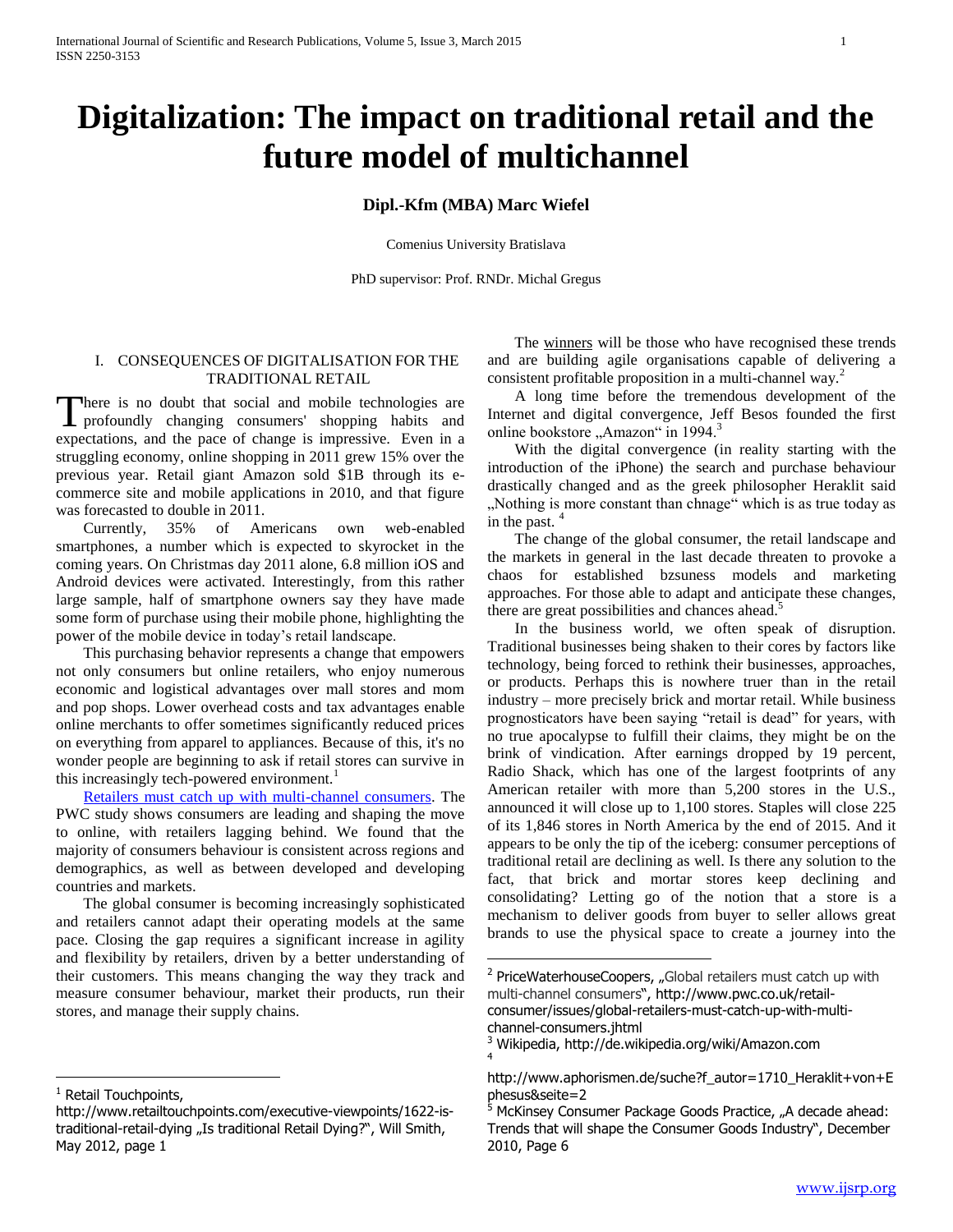brand's universe. Retailers that understand this, the ones who understand the power of the shopping experience, are actually thriving by leveraging their understanding of what consumers want. Apple is probably a good example: The stores were a space for customers to interact with the brand. Dedicating an entire wall of a high street emporium to a free service in the Genius Bar was seemingly inefficient and overly costly, but revolutionized the way that the Apple brand engaged with its customer.<sup>6</sup> Apple Stores, which have annual sales averaging \$40 million per store in a category that in 2000 everyone said would move entirely to the internet. Today the Apple Stores are the highest performing stores in the history of retailing. Physical stores are still the primary way people acquire merchandise, and I think that will be true 50 years from now Apple Stores have annual sales averaging \$40 million per store in a category that in 2000 everyone said would move entirely to the internet. Today the Apple Stores are the highest performing stores in the history of retailing. Physical stores are still the primary way people acquire merchandise, and I think that will be true 50 years from now.<sup>7</sup>

 So in this period of disruption, while many trumpet the death of retail, some clever retailers, who know that the experience they deliver in-store is something that that Amazon can't (yet!) deliver to your door, are thriving. So is retail dead? Perhaps, yes, for those who don't see the true power of the medium. For those that know better, a resurrection is underway.<sup>8</sup>

#### II. GOOD EXAMPLES/ BAD EXAMPLES FOR ADOPTION TO THE DIGITAL WORLD

". You could argue that Amazon on the e-commerce front and the Apple Store with the customer experience are the major influences in the industry from 2000 to the present".<sup>9</sup> Amazon started 20 years ago building up the first bookstore online. It took Amazon quite a long time to get profitable, and even more time to become as dominant as today. It is one of Americas greatest success stories and Amazon shows a fantastic performance: a market capitalisation of 132 billion USD and revenues of 61 billion USD. So on the trade side Amazon is probably the success story for ecommerce.<sup>10</sup> From a german perspective the example of the MediaSaturn Group is quite interesting, as MediaSaturn has been the dominating electrical retailer not only in Germany but in Europe. The business model is focused on large electrical superstores with nearly no service, but always offering the best price. MediaSaturn has been in crisis for some years and is constantly loosing market share. The reason ist hat MediaSaturn has so far not been capable to adapt tot he new digital consumer. The Group is additionally under pressure because hughe surfaces where the number of shoppers is

<sup>6</sup> Forbes Magazine, "The Death of Retail--And Perhaps A Resurrection", May 2014, page 1

 $\overline{a}$ 

dramatically declining are very expensive. With the advertising slogan "Geiz ist Geil" MediaSaturn has educated that the most important thing ist he best price. The business model is no longer working as noe the internet dealer took over "the best price" (see graphic). "the revolution eats his own children." $11$ 

 $^7$  Harvard Business Review, "Retail isn't broken. Stores are", Ron Johnson (VP Retail at Apple), December 2011, page 2

<sup>&</sup>lt;sup>8</sup> Forbes Magazine, "The Death of Retail--And Perhaps

A Resurrection", May 2014, page 1

 $9$  Harvard Business Review, "Retail isn't broken. Stores are", Ron Johnson (VP Retail at Apple), December 2011, page 3

 $10$  Forbes Magazine, "How you can use the three big ideas behind Amazon´s success", May 2013, page 1

 $11$  Vgl. NEWS 09/13, "Wie der Elektronikriese MediaMarkt/ Saturn in die Krise schlitterte", Markus R. Leeb/ Herta Scheidinger, S. 70- 71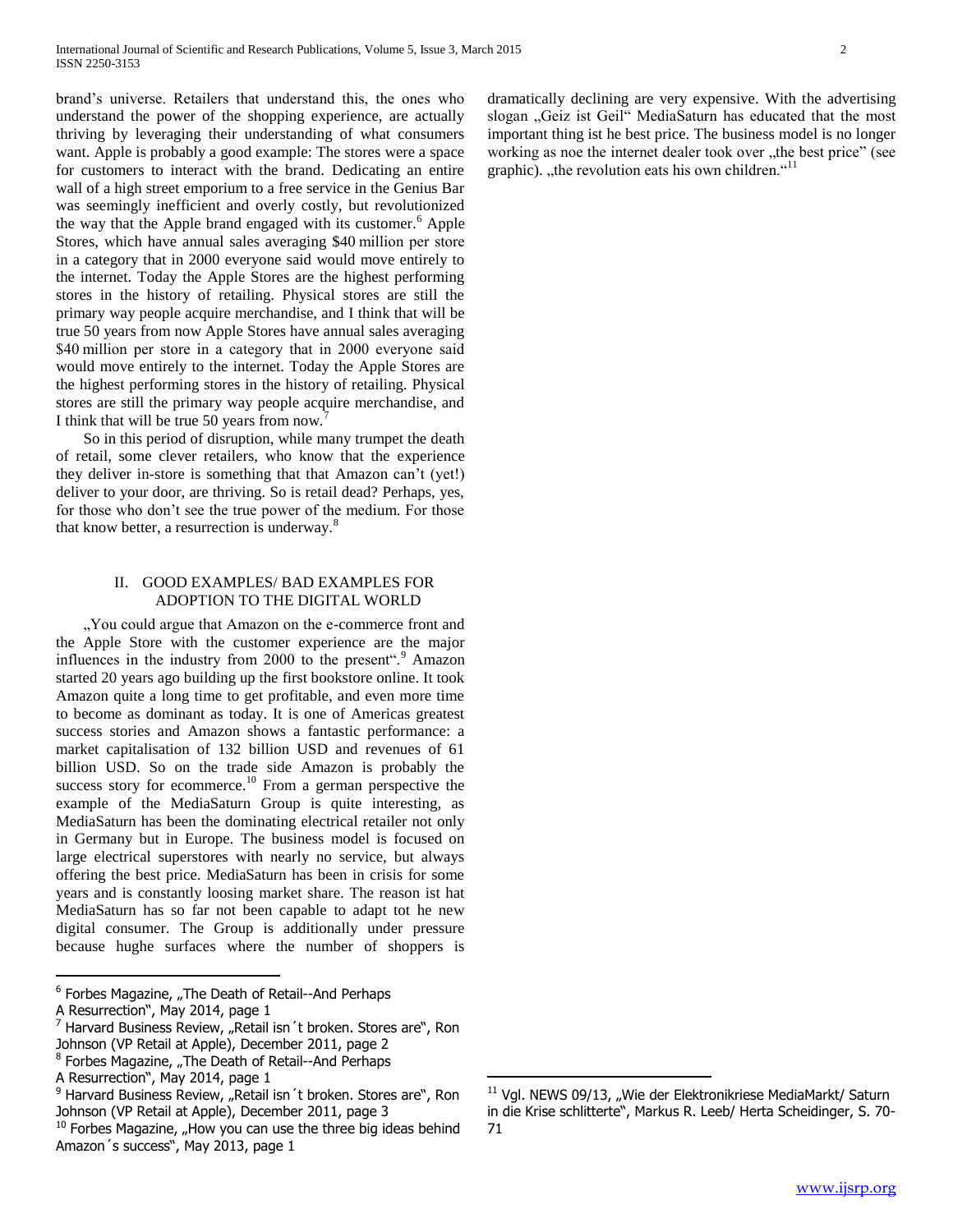# **Hier ist Geiz noch wirklich geil**

### <u>Preiskampf. Wo NEWS den günstigsten Preis gefunden hat.</u>

| <b>Produkt</b>                                                        | bei Media<br><b>Markt um</b> | <b>Plattform</b>     | <b>Händler</b>         | Preis/<br><b>Abholung</b> | <b>Versand</b> | Zuzügl.<br><b>Kreditkarte</b> |
|-----------------------------------------------------------------------|------------------------------|----------------------|------------------------|---------------------------|----------------|-------------------------------|
| <b>Drucker</b><br>HP Officejet 4620<br>e-All-in-One                   | 99,90€                       | Guenstiger.at        | <b>Seven Rabbits</b>   | 86,90€                    | 5,99€          | 5.99€                         |
|                                                                       |                              | Geizhals             | <b>Amazon</b>          | 95,69€                    |                |                               |
|                                                                       |                              | <b>idealo</b>        | <b>Comtech</b>         | 91,90€*                   | 6,99€          | 12,00€                        |
| <b>Smartphone</b><br>GT-19300<br>Galaxy SIII (16 GB)                  | 455,90€                      | idealo               | handy attacke          | 422,89€                   | 8,90€          | 9,90€                         |
|                                                                       |                              | <b>Guenstiger.at</b> | notebooksbilliger.de   | 428,00 €*                 | 7.99€          |                               |
|                                                                       |                              | idealo               | <b>Comtech</b>         | 424.00 €*                 | 6,99€          | 8,99€                         |
| <b>Kopfhörer</b><br>Sony MDR-ZX300                                    | 27.99€                       | <b>Geizhals</b>      | <b>Seven Rabbits</b>   | 20,16€                    | 5,99€          | 5,99€                         |
|                                                                       |                              | <b>Guenstiger.at</b> | <b>Redcoon</b>         | 20.16€*                   | 5,99€          | 5,99€                         |
|                                                                       |                              | <b>Geizhals</b>      | e-tec.at               | 21,85€                    |                |                               |
| <b>Apple iPod</b><br>iPod touch 16 GB                                 | 199,00€                      | idealo               | comtech                | 179,00€*                  | 8,99€          |                               |
|                                                                       |                              | Geizhals             | <b>Redcoon</b>         | 184,51€*                  | 5.99€          | 7.99€                         |
|                                                                       |                              | <b>Geizhals</b>      | <b>Amazon</b>          | 187.76€                   |                |                               |
| <b>Desktop-PC</b><br><b>HP h8-1420eg</b><br><b>0113cz IOK</b>         | 919.00€                      | idealo               | digitalo               | 838,56€*                  | 9,95€          |                               |
|                                                                       |                              | <b>idealo</b>        | <b>SMDV</b>            | 838,56€*                  | 9,95€          |                               |
|                                                                       |                              | <b>Geizhals</b>      | Voelkner.at            | 845,61€*                  | 5,95€          |                               |
| <b>Notebook</b><br><b>HP Pavilion 14-B083</b><br><b>EG 1112AZ 3KM</b> | 599,00€                      | idealo               | notebook.de            | 499,00€*                  |                | 30,00€                        |
|                                                                       |                              | Geizhals             | <b>BA-Computer</b>     | 598,00€                   | 11,50€         |                               |
|                                                                       |                              | <b>Geizhals</b>      | D-Tech                 | 599,00€                   | 7.80€          |                               |
| iPad mini Wi-Fi<br>7.9 Zoll, 16 GB                                    | 329,00€                      | <b>Geizhals</b>      | <b>Cleversparen.at</b> | 317,00€                   |                |                               |
|                                                                       |                              | Guenstiger.at        | <b>Köck</b>            | 317,00€                   | 5.00€          |                               |
|                                                                       |                              | <b>Geizhals</b>      | <b>Majdic</b>          | 317,80€                   | 6.99€          | 6,99€                         |

 $\overline{a}$ 

 So how can you win the game in the digital world being a consumer goods manufacturer? Which are the big strategic questions you need to ask:

- How do I built up a successful business in online channels
- How do I better understand my customers
- How do I intergrate social channels into my business model
- How to run a multichannel business without "loosing" traditional retailers<sup>12</sup>

 Surely online sales will somehow stabilize on a certain level or even decline again, depending on the category. In the US online retail/ e-commerce is now around 6 of the entire turnover.5 In England one third oft the population is using constantly only grocery shops.6 The same accounts for clothing in Germany,7 in China online retail has trippled in the 3 years.

 If the traditional retail wants to survive, a cooperation with big pure players like Amazon or himself become a multichannel player. A good example for this is OTTO in Germany: being a classical goods shipper based on a printed catalogue, today OTTO managed to be a relevant competitor to Amazon and ranks as the second most successful online retailer in Germany, behind Amazon.<sup>13</sup>

<sup>&</sup>lt;sup>12</sup> Vgl. McKinsey Consumer Package Goods Practice, "A decade ahead: Trends that will shape the Consumer Goods Industry", December 2010, Page 12

<sup>13</sup> Vgl.http://www.esales4u.de/2012/studie-ecommercedeutschland-ehi.php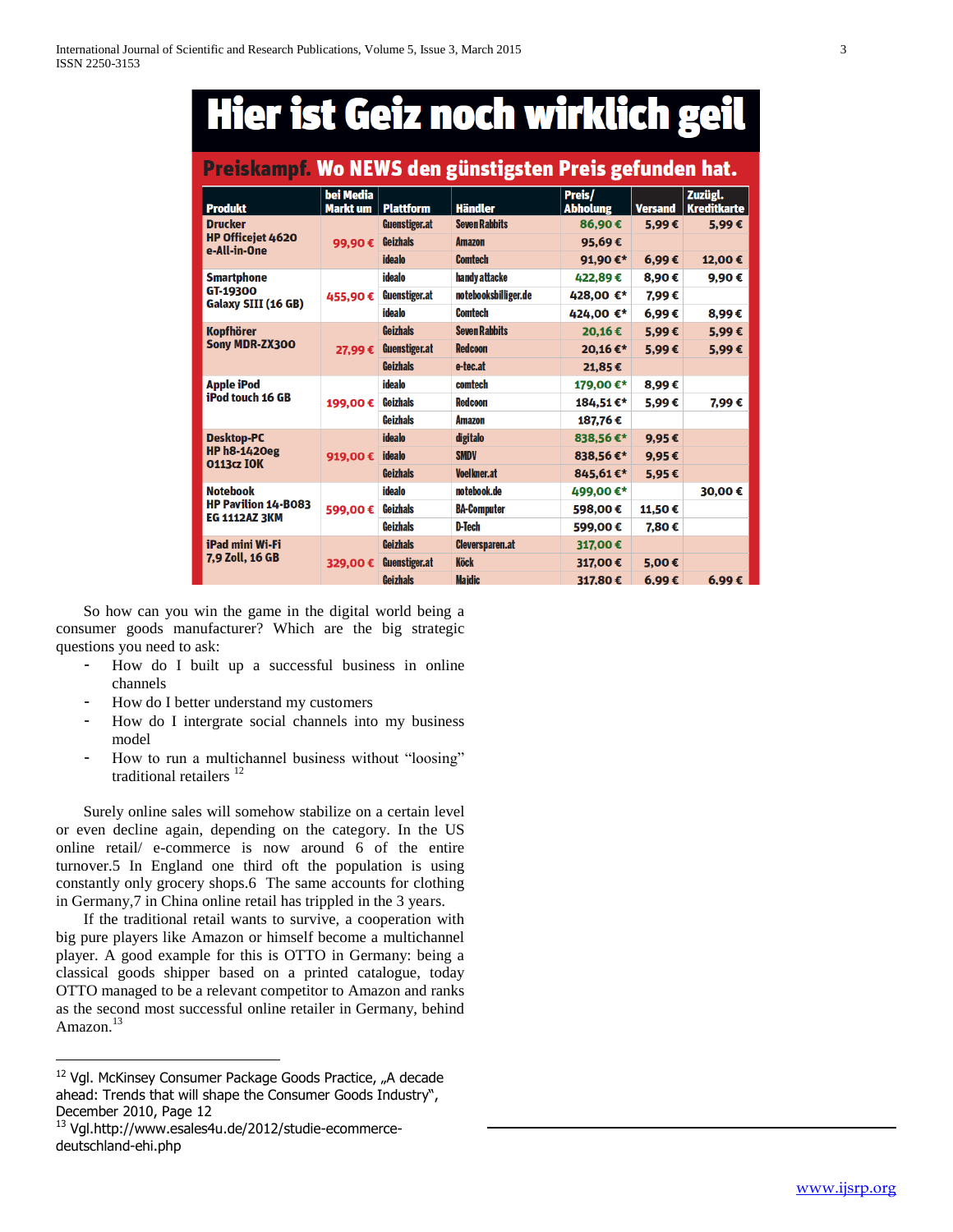

Ranking der 20 größten Online Shops in Deutschland

 Setting up an own online shop is not really cheap and it takes a lot of effort to maintain but even much more effort to bring clients there and make them shop. So for many the economics of launching a branded e-commerce site will prove unfavorable.<sup>14</sup> Alternatively a cooperation with the "big ones" makes more sense.

#### III. SHOPPER EXPERIENCES/ VALUE CREATION

 For traditional stores to compete, they need to use technology to improve aspects of the in-store shopping experience that consumers care about, like:

- Quality of customer service
- What the store looks and feels like
- How products are displayed

 $\overline{a}$ 

- The experience of trying and buying a product<sup>15</sup>

 Seemingly, online retailers have an unfair advantage when it comes to using technology to improve their businesses. They are powered by sophisticated analytics and tracking tools that provide deep and useful insights into online behaviors and patterns. For example, online retailers know, in near real-time, how many folks have visited their store and how many have been there before. They know specifically which sections of the site have been visited and what and brands are of interest. Additionally, online retailers know how long consumers shopped, when they visited, how frequently they visited, and whether or not certain deals or ads attracted them to the store. In exchange, the consumer gets lower prices, greater selection, and a more convenient shopping experience that can be endlessly improved.

 In comparison, offline retailers simply haven't had the analytical tools at their disposal to understand customer movement at this level to deliver a tailored, personal shopping experience. And delivering this top-notch, physical experience is key to retail success in the future.

 This physical experience cannot be duplicated on the web (no matter how social it gets) and is only possible through visiting the store. If we empower physical retailers with tools to better to understand their customers, I believe they will respond with innovations that delight consumers and distinguish the real world shopping experience from the online world. In other words, they won't die, but in fact thrive.

 By implementing a very simple technology to monitor shopping behavior via wifi, smartphone signals, physical retailers can successfully bridge the gap between the online and offline world. By utilizing this mobile phone technology, retailers have the ability to view anonymous, aggregated shopper traffic data that will help them make data-driven business decisions to better serve their customers. I think that the sustainable advantage of a retailer or a digital-commerce business is data. What data can do is to allow you to connect this exploding inventory, exploding

<sup>14</sup> Vgl. Forrester Research, US Online Retail Forecast, March 2010 <sup>15</sup> Retail Touchpoints,

http://www.retailtouchpoints.com/executive-viewpoints/1622-istraditional-retail-dying "Is traditional Retail Dying?", Will Smith, May 2012, page 2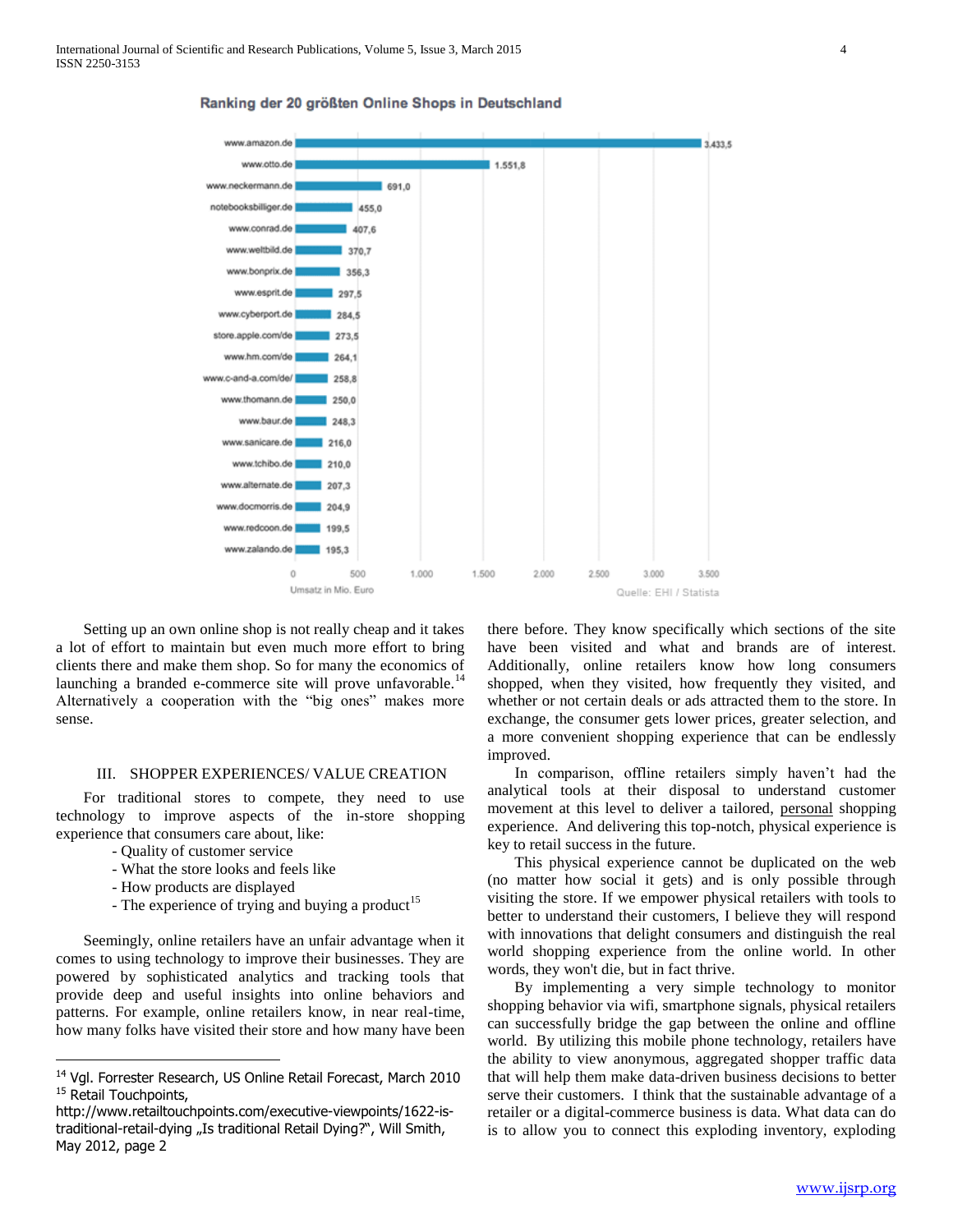selection that we're all seeing, down to be a highly relevant experience for a consumer. <sup>16</sup>

With these statistics, retailers can:

- Measure customer loyalty;
- Improve store layouts;
- Make better staffing decisions;
- Reduce wait times in checkout lines;
- Create more attractive window displays;
- Adjust store hours based on actual foot patterns; and
- Make the merchandise people are looking for more accessible.

 The smartphones and portable devices many of us carry around act as small radio towers emitting signals into the air. By using in-store sensors that recognize nearby wifi signals retailers can tabulate foot traffic patterns through the physical space. Unlike some analytics tools used by online retailers, the key in malls and physical retail environments is to develop a solution that never collects any personally identifiable information. As shoppers walk by, and then through a store, retailers don't know who they are, rather where they are in the store.  $\frac{17}{16}$ 

 Building engaging experiences across channels is incredibly important. Many retailers have spent their entire lives thinking about how to build an engaging experience in one channel, which is the store. But now, understanding how to connect with your core customers across every way they want to connect—not the way you want them to connect but the way they want to connect with you—is a different skill.

 It requires design and product management. It requires understanding how to market in a digital world. There are still many instances that I see where it is old-school marketing. It's still about major TV campaigns, get people into the stores. That's still important, and that's not going to go away.

 But understanding how to engage in a world of exploding social networks, how to use search, how to use catalog, how to optimize, and how to engage—very different skills. I think that is going to become a core part of the playbook for retailers and merchants of all sizes around the world. <sup>18</sup>

 To position themselves for success in a multichannel world, retailers would do well to take a disciplined approach that begins with a reassessment of the role of the physical store. McKinsey remommends a five Stepp approach fort his, called STORE:

 $16$  McKinsey & Company, "How digital is transforming retail: The view from eBay", Devin Wenig, July 2014, page 3

<sup>&</sup>lt;sup>17</sup> Retail Touchpoints,

http://www.retailtouchpoints.com/executive-viewpoints/1622-istraditional-retail-dying "Is traditional Retail Dying?", Will Smith, May 2012, page 3

 $18$  McKinsey & Company, "How digital is transforming retail: The view from eBay", Devin Wenig, July 2014, page 3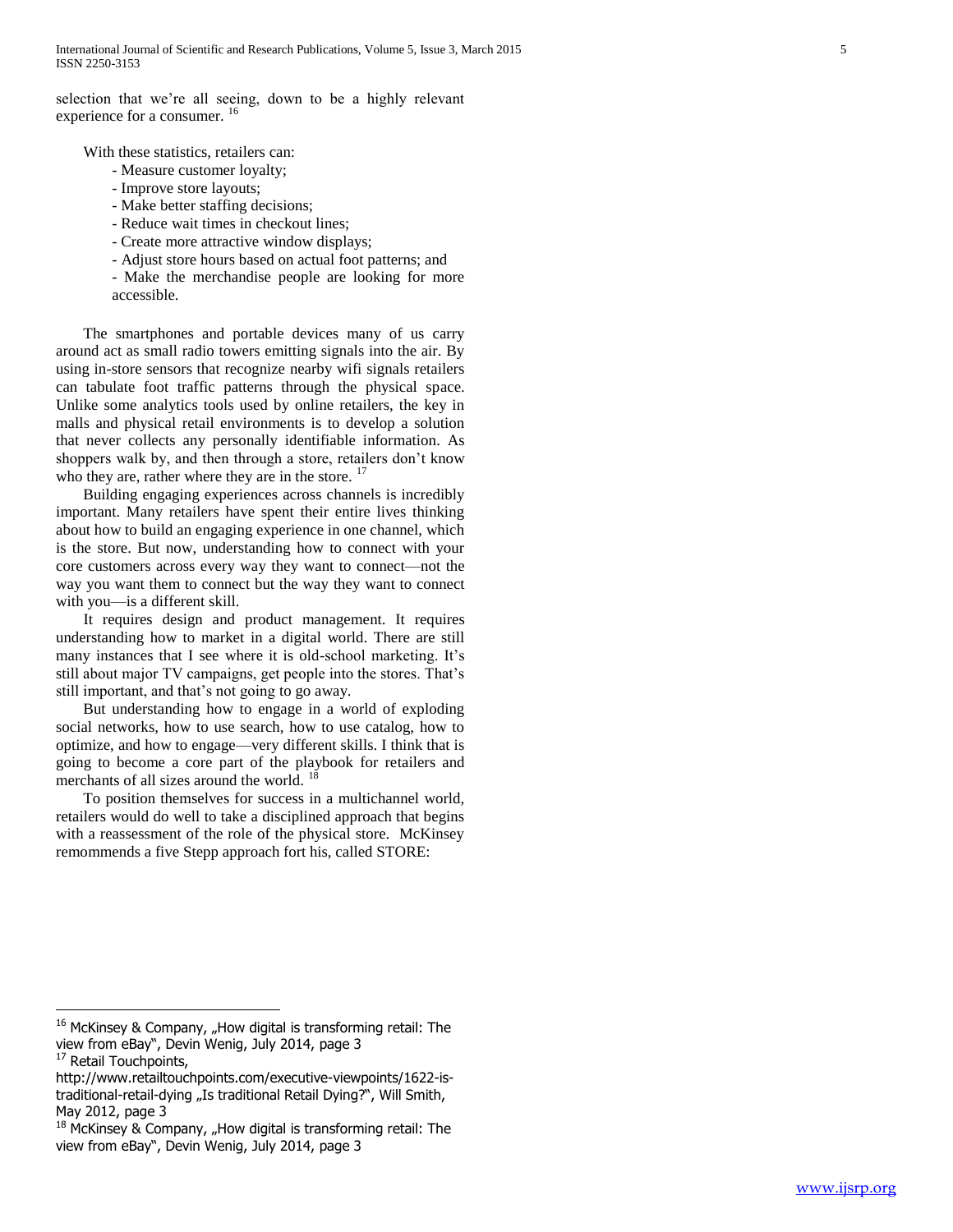Start by redefining the role of the store. Tailor categories accordingly. Optimize the portfolio using forward-looking analytics. Reinvent the in-store experience.

Execute systematically across all channels.

 The effects of online migration in the retail industry are evident in every category. But it is not at all the only problem traditional retailers are confronted with: floor space. Aaprt from this we are talking about a strong and powerful competitie environement from ecommerce champions like Amazon, lack of shopper experience, lack of multi-channel integration etc.<sup>19</sup>

 The tradional retail is suffering especially by the big ecommerce players like Amazon making pressure on prices and margins.

 $19$  McKinsey & Company, "Making stores matter in a multichannel world", Louise Herring, Tobias Wachinger, Chris Wigley, December 2014, page2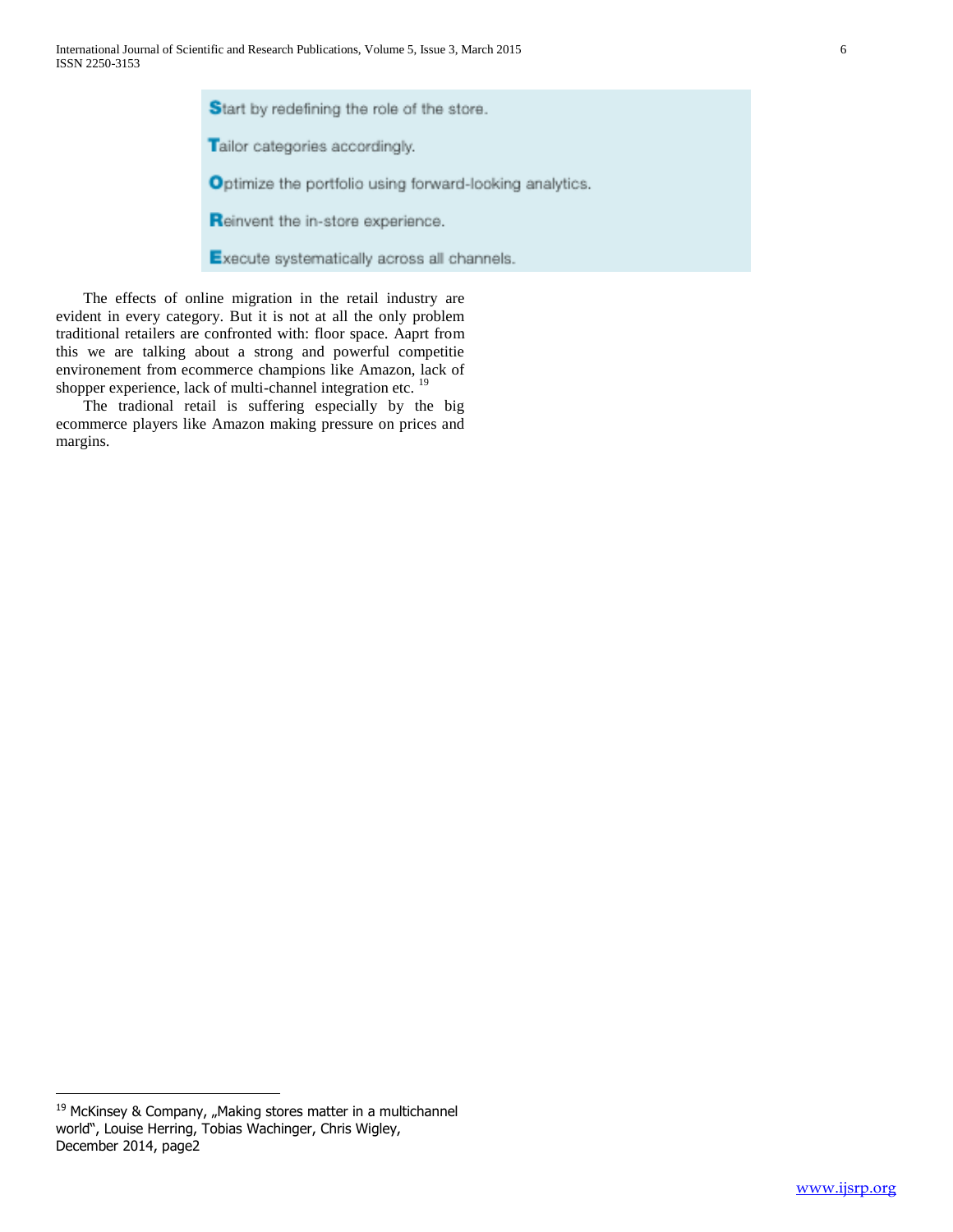#### Online migration is hurting store economics, and there are no **Exhibit**

quick fixes.

Estimates for US retail company, assuming a 5% decline in sales per square foot over 5 years, % of sales



Source: Forrester Research; Internet Retailer; Kantar Retail; retail benchmarks; store plans; 10-K filings; McKinsey analysis

 Shifting from a store-focused approach to a multichannel mind-set requires retailers to change their traditional frames of reference and ways of working. The brick-and-mortar store is not dead; it just plays a different role now. In fact, in a multichannel world, physical stores can provide a competitive advantage. Some multichannel retailers have seen growth in their online sales and penetration among consumers who live near their stores.

 In light of rapidly evolving technology and consumer behavior, McKinsey believes retailers that take a forwardlooking view and heed the following five imperatives can position themselves for multichannel success.

 The first question that retailers should ask themselves at the beginning of their store-network transformation journey is, "What role will my brick-and-mortar stores play in a multichannel world?" To answer the question, retailers must find out what their customers truly care about: $^{20}$ 

 $20$  McKinsey & Company, "Making stores matter in a multichannel world", Louise Herring, Tobias Wachinger, Chris Wigley, December 2014, page 3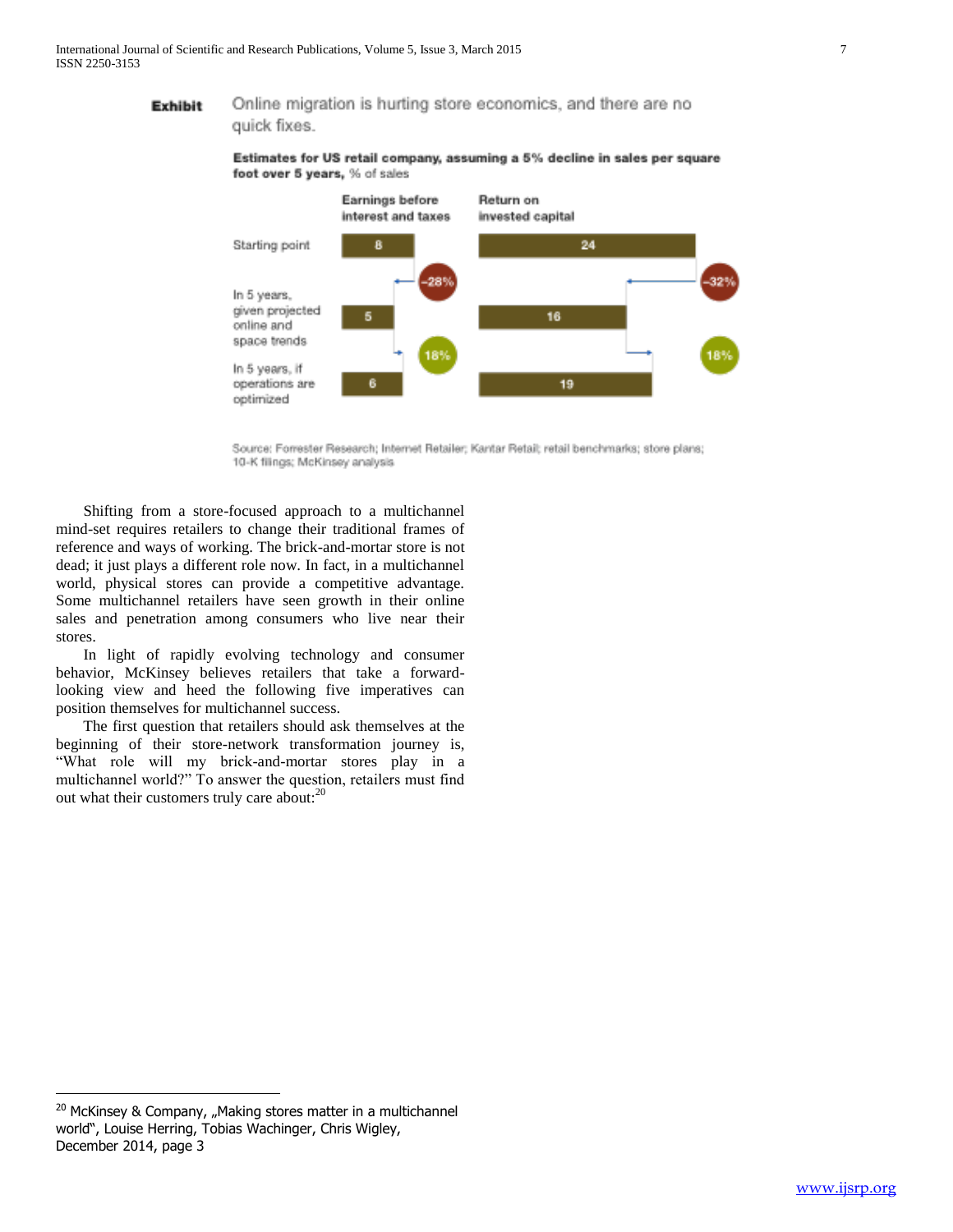- Convenience and proximity. Do they value the ease and speed of being able to visit a store and get what they need?
- Efficiency. Do they see the store as a place that helps them make better use of their time-for example, by enabling them to make faster decisions or by serving as a pickup location for something they ordered online?
- Inspiration. Are they looking to discover-and be surprised by-new ideas and products?
- Instant gratification. Do they look forward to store visits as a chance to make impulse purchases and get things they want immediately?
- Discovery of a solution, information, or service. Are they seeking knowledge and expertise above and beyond what they can find via an Internet search?
- Entertainment and social interaction. Do they see stores as places where they can be entertained and have fun with family and friends?
- Experiencing brands and products. Do they visit stores for a chance to touch, feel, and be won over by products and brands?

 Reinvent the in-store shopping experience: Creating the store of the future will mean overhauling the in-store customer journey, in part by using new technology to make the shopping experience as seamless and easy as possible. Some retailers simply copy the in-store moves of multichannel champions such as Apple and Burberry or equip sales staff with iPads to give their stores an updated, high-tech look. But cosmetic changes alone won't result in lasting impact. A multichannel mind-set must be embedded in the store design and in employees' new ways of working.  $21$ 

Strategically, retail leaders should keep a close watch on their performance in the six dimensions of retail excellence: customer focus, merchandising, operations, infrarstructure, people and most important: customer proposition (graphic 1). Material underperformance in any of these dimensions can be deeply probelmatic, but if a retailer doesn´t have a compelling customer proposition it simply won´t survive.

<sup>&</sup>lt;sup>21</sup> McKinsey & Company, "Making stores matter in a multichannel world", Louise Herring, Tobias Wachinger, Chris Wigley, December 2014, page 6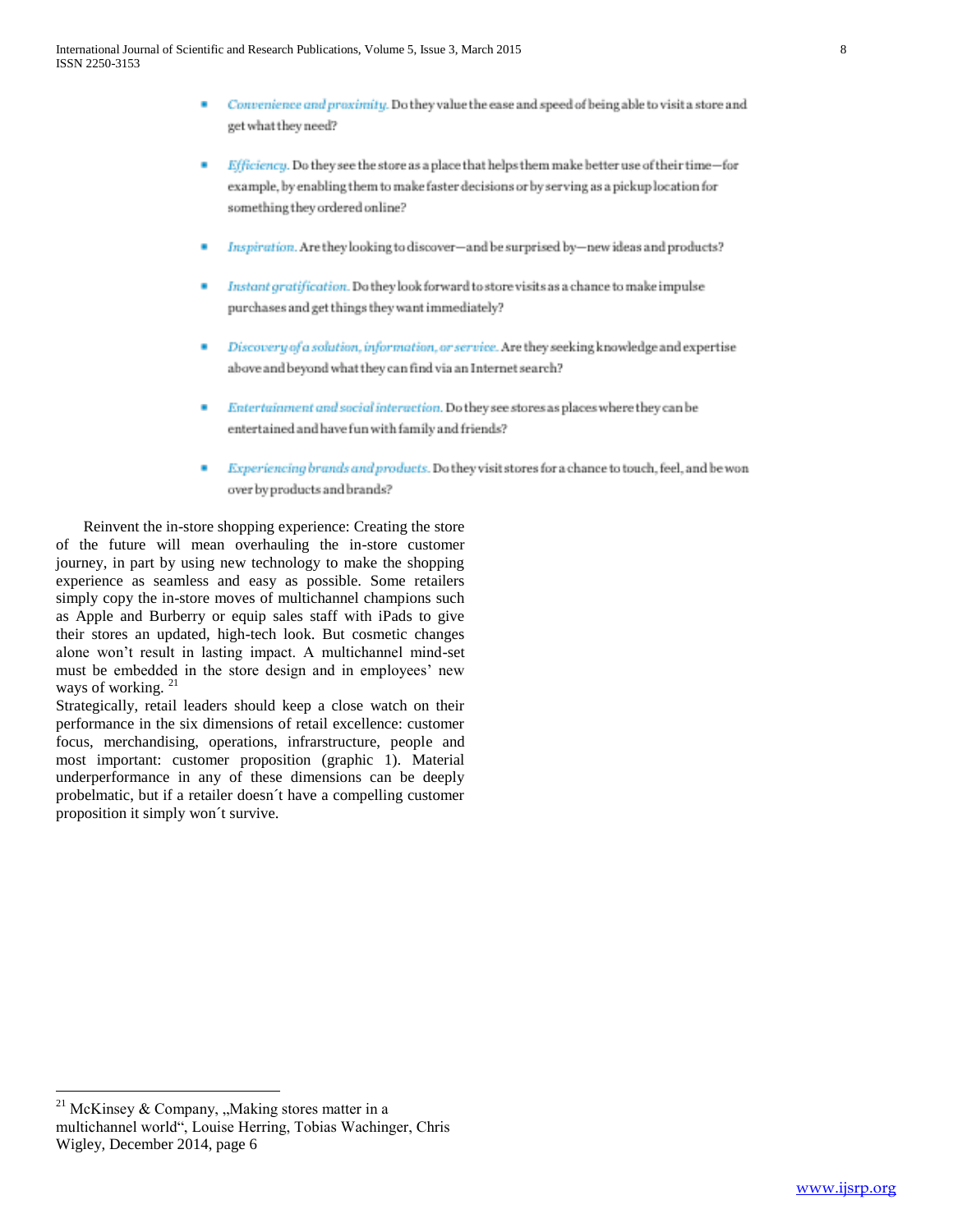

Retailers should monitor their performance in the six dimensions of retail excellence.

 How do you turn the company around? The experiences of distressed retailers that have successfully turned around their business, either during or since global finacial crisis, have shown that a five-stage approach to retail turnarounds can lead to a sustained success.<sup>22</sup>

<sup>&</sup>lt;sup>22</sup> McKinsey & Company, "In need of a retail turnaround? How to know and what to do", Peter Breuer, Thierry Elmalem, Chris Wigley, March 2014, page 2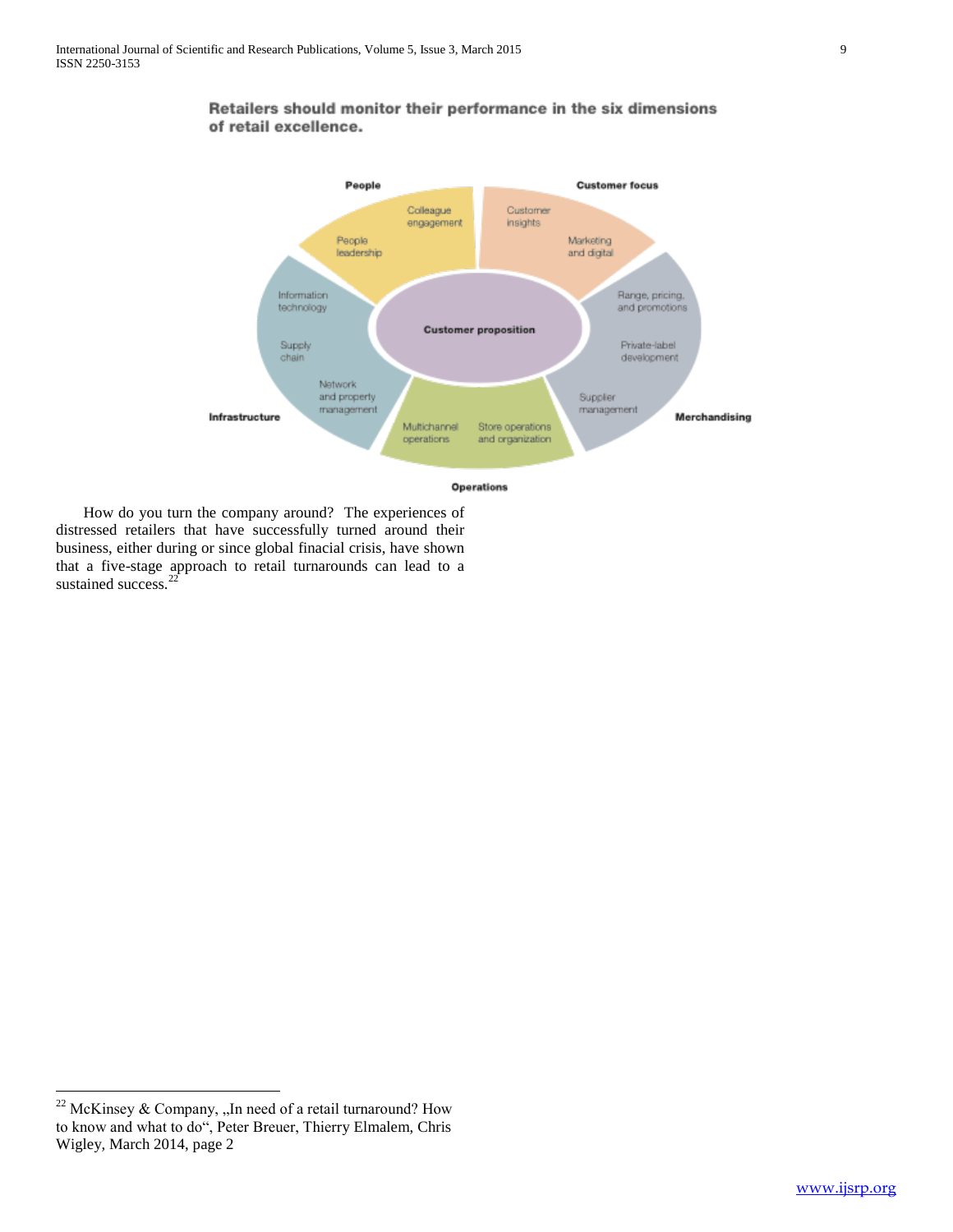

#### A successful retail turnaround typically undergoes five stages.

 A last aspect in order to transform classical retail into multichannel retailers during restructuring is to understand which of the existing stores are prepared fort he future and which need to be closed down.

"A chief restructuring officer should spur a radical rethink of the companies operating model and challenge managers assumptions about what is possible. "23

<sup>&</sup>lt;sup>23</sup> McKinsey & Company, "In need of a retail turnaround? How to know and what to do", Peter Breuer, Thierry Elmalem, Chris Wigley, March 2014, page 7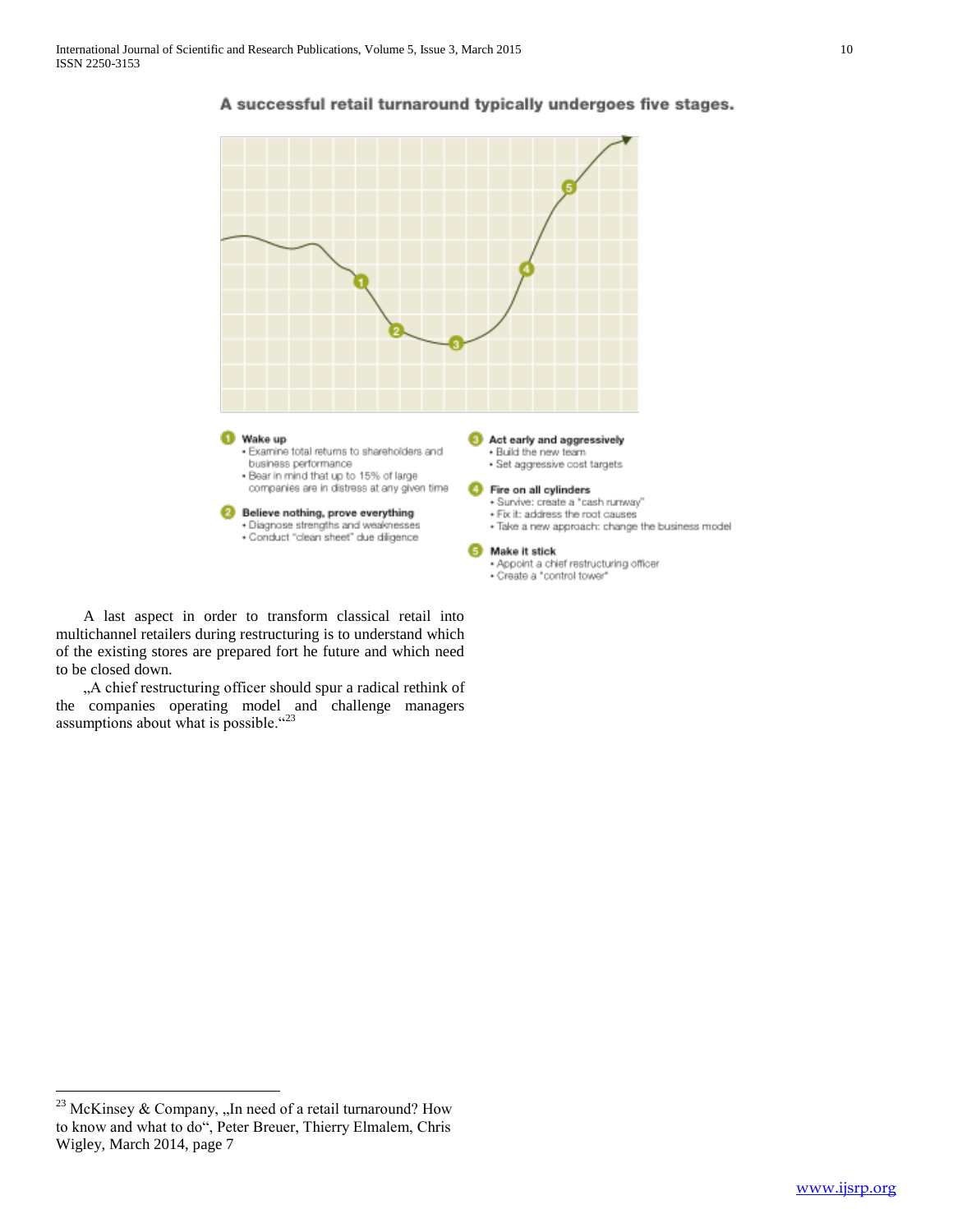

 $\overline{a}$ 

#### Stores should be categorized by profitability and ease of exit.

 With this in place, everyone stands to win — consumers get a better shopping experience and retailers are able to compete with the online world by making their customers happy.

When the video cassette recorder (VCR) became commercially popular in the 1980s, many predicted movie theaters would be put out of business. In the end, the film industry was strengthened by the new technology and the demand for films it created. I predict the same will be true for retail stores. Though we cannot know all the ways the technologies we are creating today will change the industry, I believe we will come to appreciate and value the physical shopping experience even more, and retail will thrive.<sup>24</sup>

#### IV. CONSEQUENCES AND IMPLICATIONS FOR BTOB COMPANIES

 To successfully acquire and retain customers, organisations must recognize these new dynamics, adapt and evolve to become more flexible and responsive.  $425$  It is evident that the emergence of the digital consumer has staggered implications for businesses. The new trends in consumer behaviour require organisations to re-look at company processes, product design, quality of experience, pricing configuration, delivery mechanism and medium of marketing.<sup>26</sup>

 Companies are faced with opportunities and challenges as tech-savvy, on-the-go consumers use a mix of digital channels to move from browse to purchase. eCommerce, eCoupons, social networks and mobile applications provide more opportunities

 $\overline{a}$ 

than ever to learn about, engage with and deliver the goods to consumers. Yet, the expanding number of touch points and channels increases the difficulty of finding the right combination to serve them efficiently and consistently

 Consumers are using digital channels to make more informed decisions and making purchases through multiple channels. Their experiences with Amazon, Google and iTunes have increased their expectations that companies will use the gigabytes of personal data surrendered to curate and deliver targeted offers. Frankly, today's digital consumers are baffled by, if not frustrated with, fragmented cross-channel efforts and irrelevant offers and campaigns.

 Which brings us to the question at hand: Given what we know about consumers and how they use digital channels, how should companies prioritize their investments to attract, engage, sell to and retain digital consumers? $2^{27}$ 

#### Think—and operate—with multichannel in mind

 Our research shows that consumers use a variety of channels as they move along the path toward purchase (see Figure 1), yet many companies do not move to meet them where they are swiftly or fluidly. In part, this is a product of organizational structure, when separate channels are managed by largely separate teams. But companies need to tear down those barriers if they are to serve the multichannel consumer well and compete. They also may need new capabilities to understand how consumers are using each channel so that they can react appropriately and move them along the path to purchase.

 When managed independently, single channels—even if executed superbly—have limited impact and provide just a slice of insight into consumer behavior, and it is a potentially misleading one given that consumers use a variety of channels. A true multichannel strategy integrates, leverages, measures and optimizes the unique properties and advantages of each channel.

<sup>&</sup>lt;sup>24</sup> Retail Touchpoints,

http://www.retailtouchpoints.com/executive-viewpoints/1622-istraditional-retail-dying "Is traditional Retail Dying?", Will Smith, May 2012, page 4

 $25$  Deloitte, "Customer service in the digital age. Responding to digital disruption and rising customer expectations", Scotte Wheatley, 2013, page 2

 $26$  Infosys, "Digital Consumers", September 2011, page 3

<sup>&</sup>lt;sup>27</sup> Accenture, Data Transformation: Winning and retaining the consumer, page 3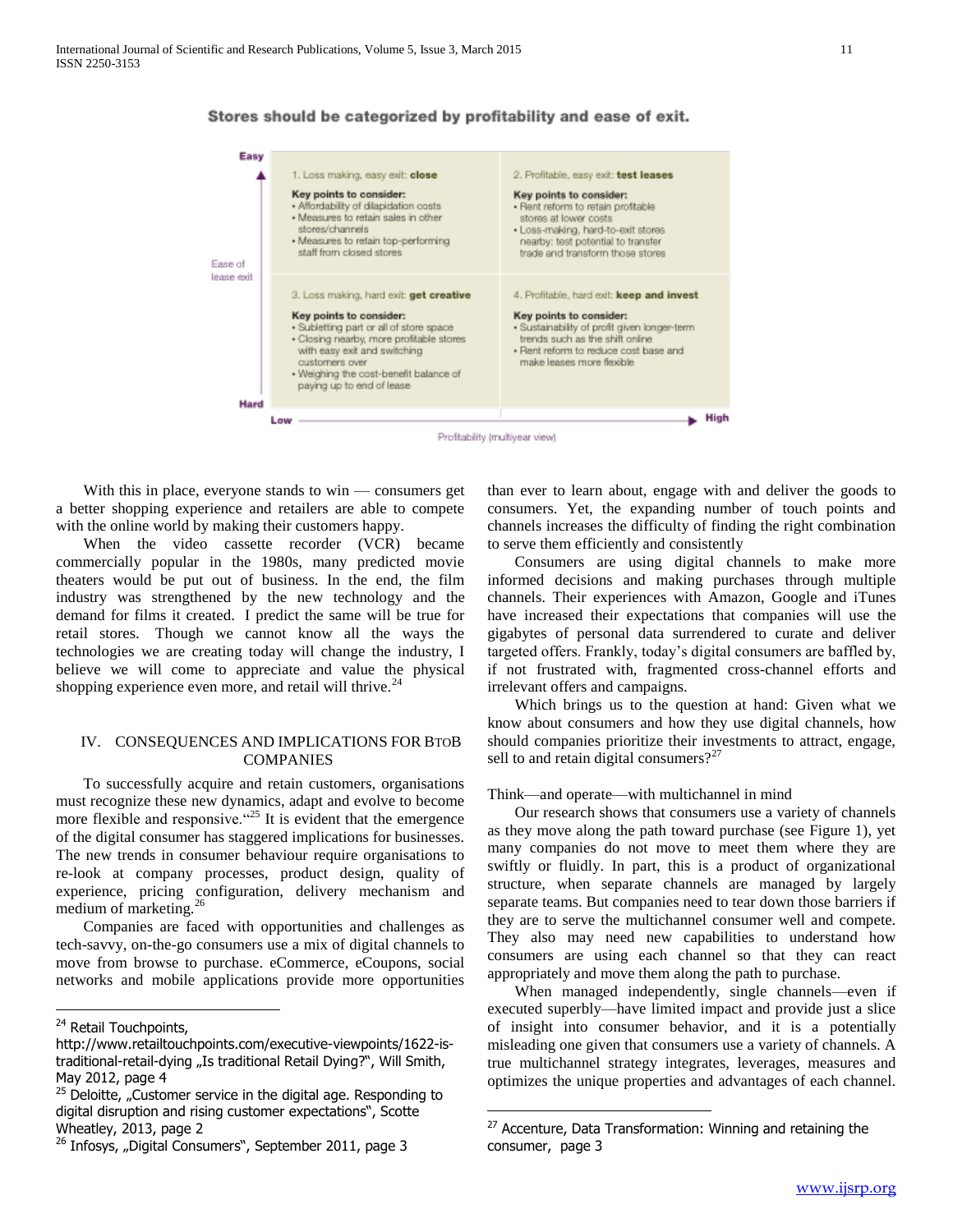Consumer behaviors displayed on websites, social networks, mobile apps, emails and in stores should all be considered in prioritizing multichannel investments.

 CPG companies are finding that the best multichannel marketing is one that promotes an ongoing, synchronized dialogue with consumers. But, like all dialogues, it requires companies to pay constant attention to the flow of information received, and be agile enough to adapt to changes so they can deliver relevant, customized messages at the right time.

 Employ data analytics to move through the marketing and sales cycle with consumers

 Companies develop a cross-functional, integrated analytics vision, as well as invest in the technology, processes and topflight analytic talent needed to identify target consumer segments and tailor marketing and sales strategies and offers. Delivering personalized, performance-based messages has never

been easier given the access that digital channels provide. The companies that use analytics systematically to understand consumers better and act on that understanding will reap the rewards of big data.

 Embrace the small screens and the mobile consumers so attached to them

 They're everywhere and sometimes in the way: slowly walking while scrolling through texts and emails, clogging store aisles as they scan bar codes, or tinkering with their new mobile payment app to pay for the skinny latte at the coffee shop. In many markets, more than half the population has mobile devices or smartphones, and over 10 percent have more than one mobile device.





Source: Kleiner Perkins Caufield & Byers Internet Trends @ Stanford - Bases 2012 December 3, 2012. http://www.slideshare.net/kleinerperkins/kpcb-internet-trends-2012.

 Mobile is the most intensely personal channel for many consumers, and a successful mobile strategy requires a mindset shift that reflects this sensitivity.

 At the beginning of the digital age, many companies set up a separate unit to manage the "e-commerce" website—separate staff, separate budget, maybe even a separate location. Now, the complexity of executing marketing operations increases significantly as the number of digital touch points and channels multiplies, demanding a new level of integration.

 Marketers need cost-effective and efficient integrated technology platform and services processes to help manage and consistently evaluate their ever-expanding mix of digital and non-digital assets, and to ensure that they complement one other effectively to deliver consistently relevant consumer experience.

 As channels multiply and companies seek to enter more markets more efficiently, it's imperative to integrate marketing channels and operations more effectively. Taking such steps not only benefit the consumer by delivering more consistent experiences, they deliver financial and competitive benefits to CPG companies as well.

Recognize that "winning the digital consumer" is an enterprise responsibility

 Many companies still operate as if serving the digital consumer is primarily the purview of marketing and sales teams, with perhaps a hefty assist from the technology team. Gaining alignment between marketing and technology is crucial.

 In addition to executive leadership, new organizational structures and talent management processes that facilitate and reward sharing consumer insights are good first steps. Without such actions companies will lose the ability to effectively cross-sell brands or increase the lifetime value of consumers.

 Today's digital consumers present companies with more information, opportunities to connect and challenges than ever.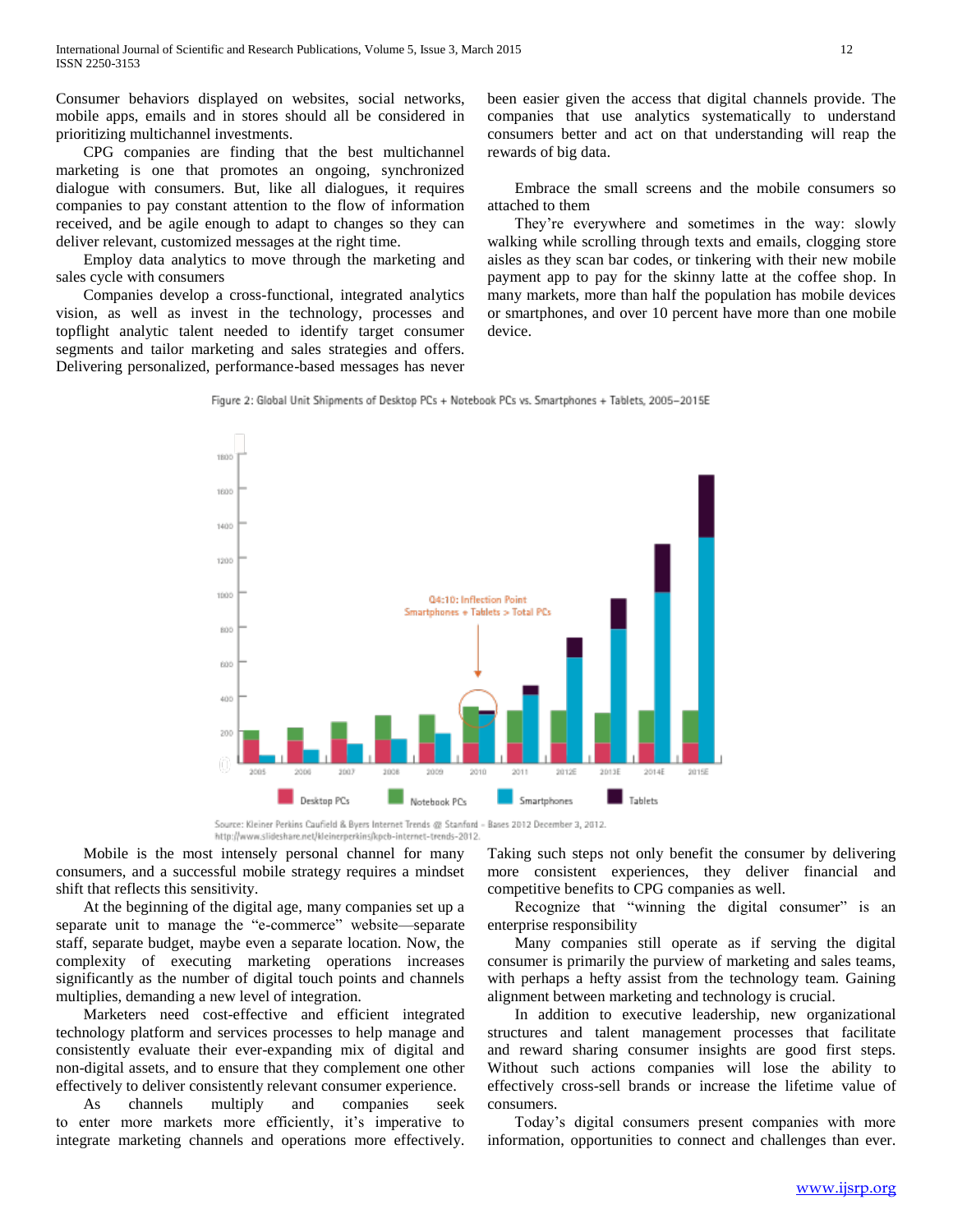With loyalty and sales on the line, companies need to be strategic in how they invest in building their understanding of and relationships with consumers. More focused use of data analytics, better social listening and a comprehensive mobile strategy can all aid in deeper understanding and connection. Optimizing websites to facilitate commerce, and experimentation with digital coupons can also generate insight and sales. Finally, consumers who use multiple channels to make their purchases expect companies to deliver a high-quality, consistent multichannel approach as well. Companies that execute on these dimensions could remain relevant, win sales in the short term, and the loyalty of digital consumers in the long run.

 Structural changes (especially declines) often happen quite slowly ... until they happen very quickly.

 Hemingway's observation on how people go broke is as relevant today as after the Great Crash. Short-term economic and industry factors often mask long-term structural problems that lead to gradual – and then very sudden – reversals. Consider that the newspaper industry enjoyed its most profitable decade in the late '90s and early 2000's, even as online-only competitors for classified and display advertising grew in scale and market power. Similarly, the recording industry shipped a record number of CDs during the very dot-com boom that paved the way for digital music's eventual takeover (See Exhibit 4).<sup>28</sup>

<sup>&</sup>lt;sup>28</sup> McKinsey & Company, "iConsumer: Digital Consumers Altering the Value Chain", Ewan Duncan, Eric Hazan, Kevin Roche, April 2013, page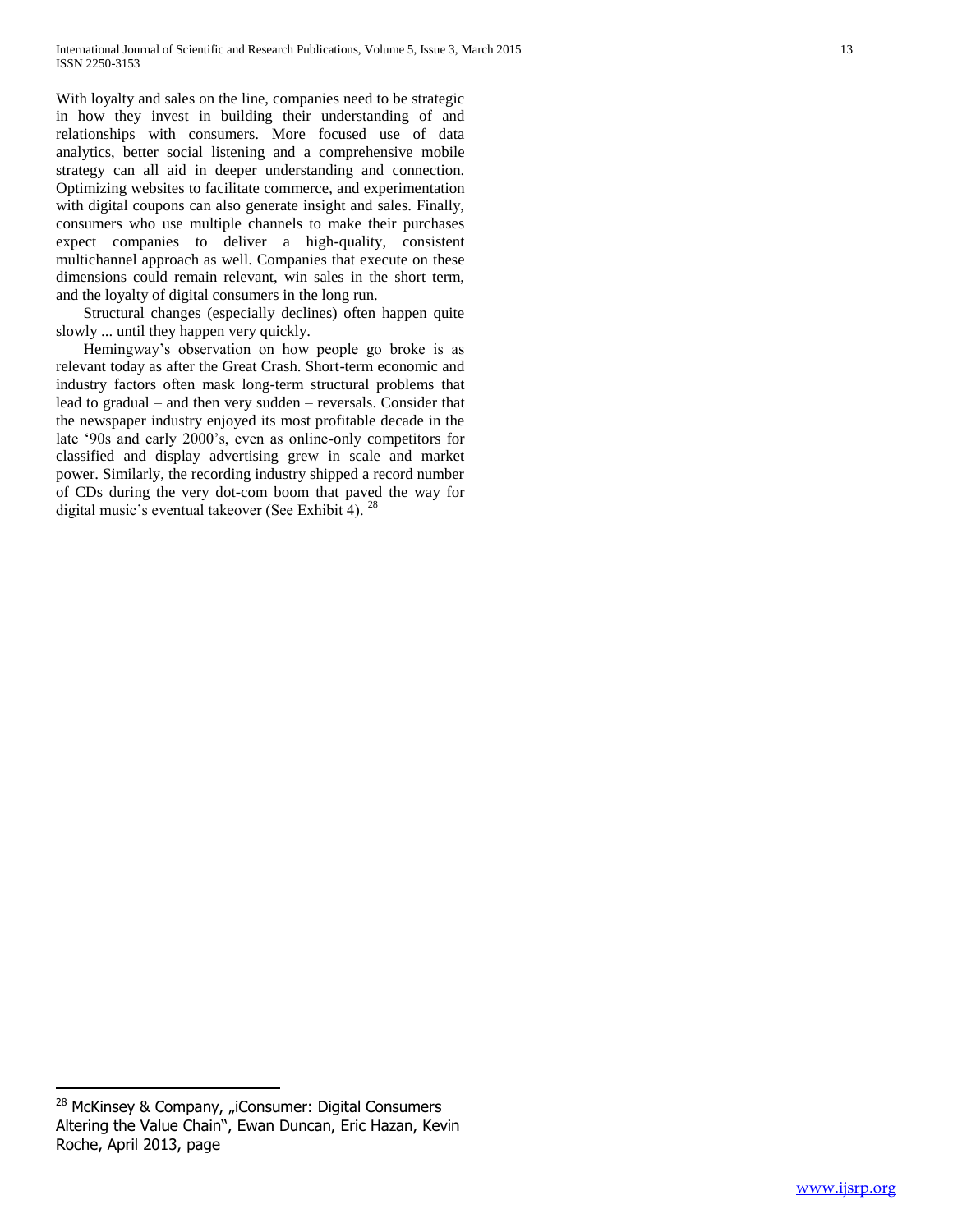#### Rapid turnarounds in digital media





SOURCE: NAA: RIAA: McKinsoy analysis

 This discribes also the way how iconic brands in sectors most hidden by digitalisation like Nokia and Kodak failed:

#### 4.1 BAD EXAMPLES FOR DIGITAL ADAPTATION

 Not that long ago Nokia was the world´s dominant and pacesetting mobile phone company and today it only holds 3% of the worldwide market. Nokia is a good example in the sense, that their products and brand have been part of the category that most pushed digitalization: mobile devices. One reason was clearly that Apple and Android put huge pressure on Nokia, but one of the real reasons was, that Nokia had much more product competence than Software competence. Nokia clearly underestimated the rising importance of Software and Apps that run on Smartphones. It also underestimated how important the transition to Smartphones would be. To end it up, another reason was the overestimation of its brand value.

 Finally the worldwide most dominant player in the mobile business and top ten worldwide brand failed to see the trends coming and therefore got bankruped in a very short time.<sup>29</sup> "From making rubber boots in a pulp mill to leading the world in mobile phones, Nokia failed to meet the challenge of the iPhone."

 Another hitting example is Kodak. Kodak once was an iconic brand, dominating the worldwide camera film market. It used to have 140.000 employees and a turnover of 20 billion USD. There are few corporate blunders as staggering as Kodak's missed opportunities in digital photography, a technology that it invented. This strategic failure was the direct cause of Kodak's decades-long decline as digital photography destroyed its film-

 $\overline{a}$ 

based business model. Kodak management's inability to see digital photography as a disruptive technology, even as its researchers extended the boundaries of the technology, would continue for decades.<sup>31</sup>

What the biggest producer of foto films didn't even think about was that right after the introduction of the digital foto technology by Kodak, the core business would be redundant.

 Kodak realized this quite late. In order to protect his core busniess of analog fotography Kodak didn`t push a lot on digital fotography. Instead of massivly investing into digital camaras Kodak launched the chip based cameras together with Nikon. Very soon competitors like Canon, Sony, Panasonic and others from Asia took over and offered to a significantly lower price.

 Together with Kodak the big players in the foto film business declined dramatically in a very short time. Escepially AGFA got bankrupped completely. Kodak`s stock value quickly dropped below one dollar ("penny stock") and was then removed from New York Stock Exchange.<sup>32</sup> This example shows very dramatically how a global industry icon like Kodak falls into complete insignificance for ignoring digitalization, especially having products in his hand that are part of digitalization.

 It's evident that digitization has become a critical asset in many companies' quest for growth. More than three-quarters of executives say the strategic intent behind their digital programs is either to build competitive advantage in an existing business or to create new business and tap new profit pools.

 To further underscore digitization's strategic importance, it is top of mind for many company leaders. CEOs and other C-level executives—chief

 $29$  The New Yorker, "where Nokia went wrong", James Surowiecki, Septemern 2013, page 1-3

 $30$  The Guardian, "Nokia, the rise and fall of a mobile giant", Angela Monaghan, September 2013, page 1

 $31$  The Forbes Magazine, "How Kodak failed", Chunka Mui,

September 2011, page 1

 $32$  Handelsblatt, "Kodak droht der Untergang", Christoph Schlautmann, January 2012, page 1-2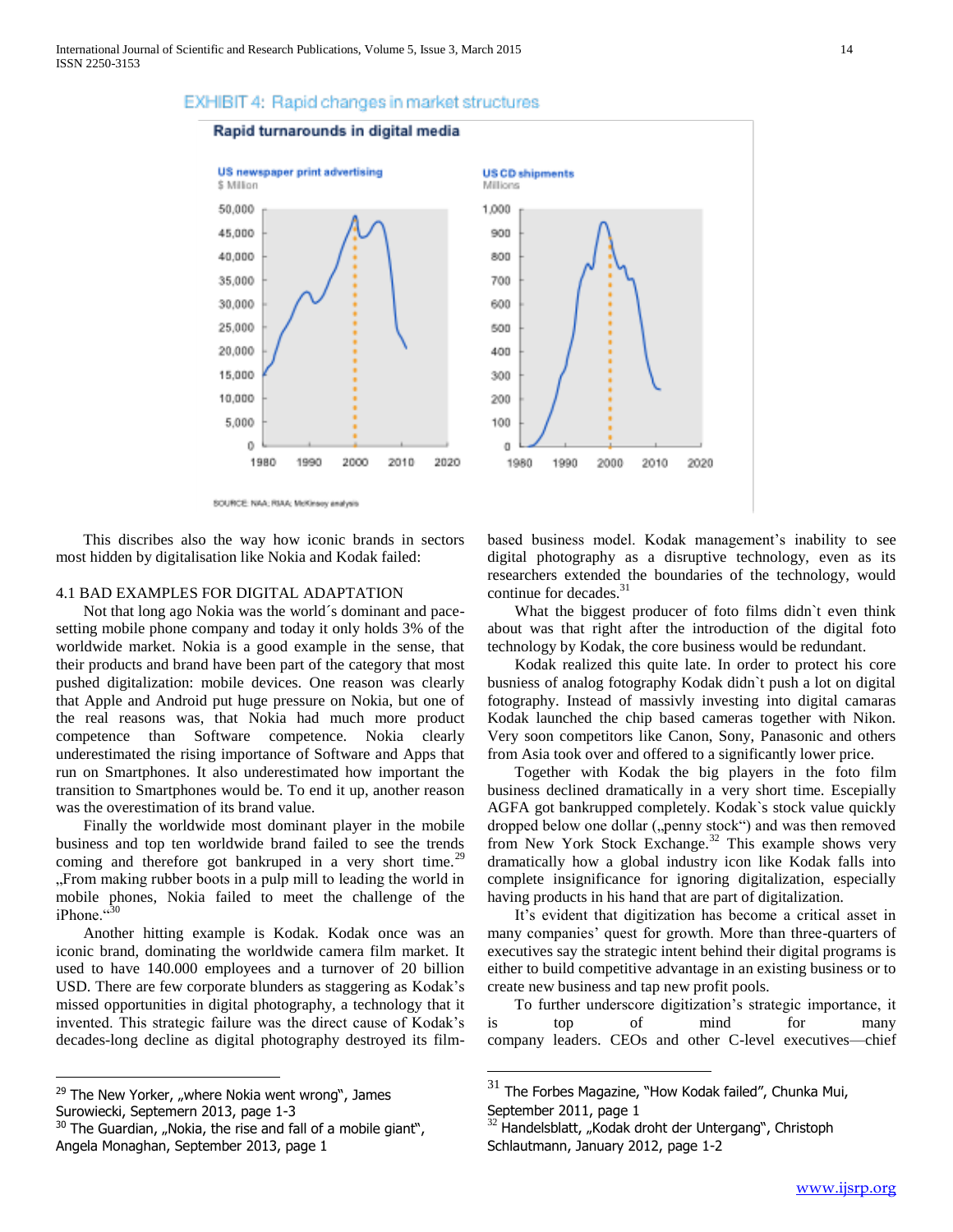information officers (CIOs) in particular—are devoting more of their personal attention and are more directly involved in digital initiatives now than ever before (Exhibit 1). Company leaders are also spearheading digital strategy: 41 percent of respondents say their CEOs are responsible for their organizations' overall digital agendas. 33

 $\overline{a}$  $33$  McKinsey & Company, "The digital tipping point", Paul Willmott, 2014, page 2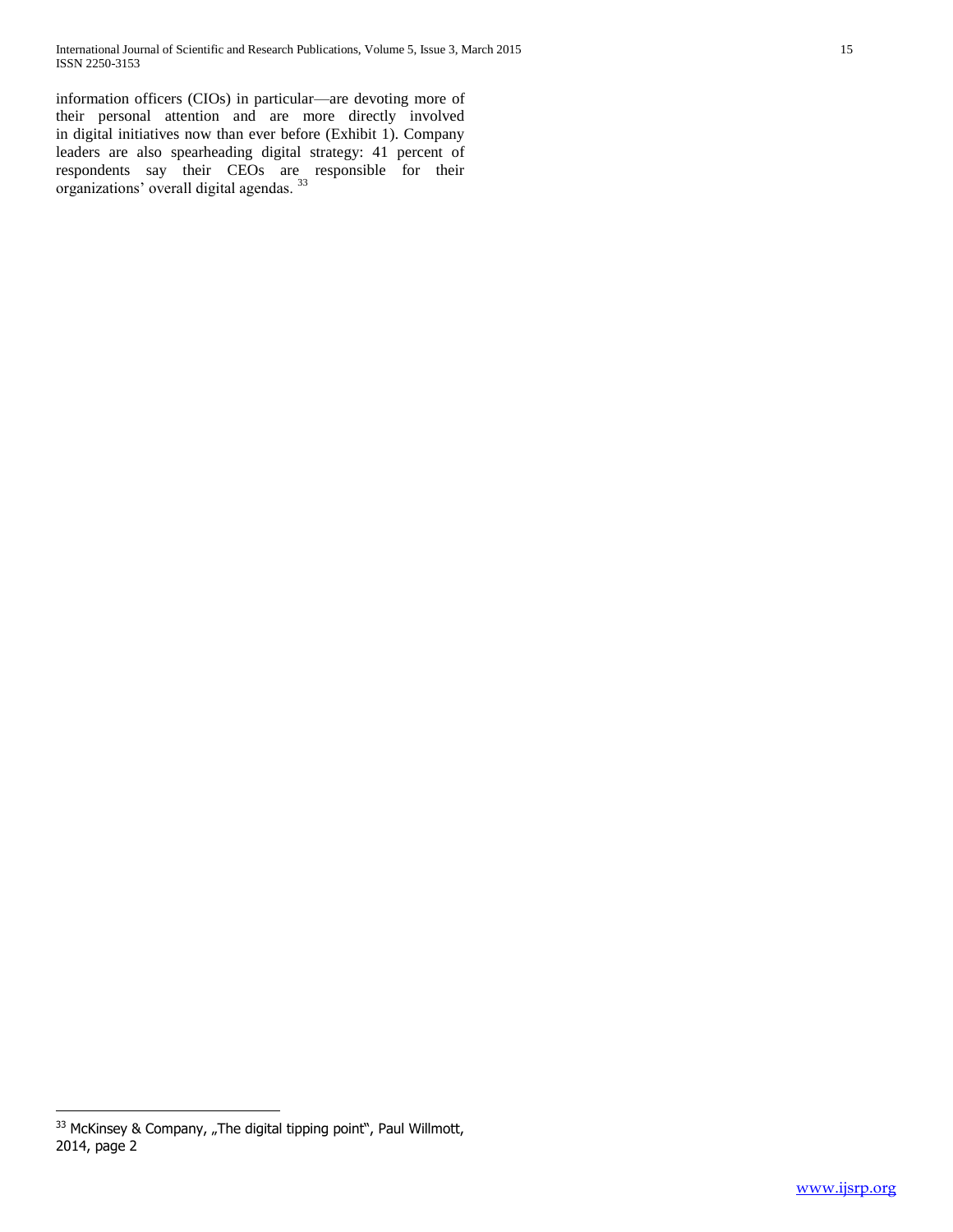



Respondents who answered "supportive and not directly engaged," "neither unsupportive nor supportive," "not at all supportive or engaged," "don't know," or "not applicable" are not shown.

<sup>2</sup>In 2012 and 2013, we did not ask about business-unit heads and their support or involvement in digital initiatives, so the 2014 results are not shown. The largest shares say their business-unit heads are either supportive and directly engaged (39 percent) or supportive but not directly engaged (21 percent).

 $\overline{a}$ 

 Regardless of the industry, we believe that most organizations will need to strengthen and renew some of their core capabilities to continue to prosper in an all-digital world. This is as true for those currently on top of their industries as for laggards. Both will also need to prepare for the generational, transformative changes in the market as maturing Millennials replace retiring Baby Boomers as decision-makers for household spending (and business investments, for that matter). A few imperatives for all executives:

 Stay close to users by investing in customer insight. Customer behavior is rapidly changing, demanding strong market intelligence and customer insight functions. Innovative teams will integrate emerging digital, social and mobile tools into more traditional 'voice of the customer' processes, and effectively build feedback loops into key business functions such as product development and sales. Never before has this been easier.

 Build an edge with deep analytic skills. Especially as segments get smaller and more precise, the need to use data to optimize product development and marketing will only grow. Leading players will test and measure just about everything – and, 'big data,' systems will support and guide them.

 Make your business models more robust to reflect consumer diversity.

 Focus and breadth are both needed. In other words, focus on the 20% or 2% that drive the economics; and build a diversity in business models to address the remaining 80-98%.

 Ensure investments are clearly aligned with consumer shifts. Executives need to clearly communicate the 'what' and the 'why' of strategy and operations and tie it to current opportunities. However, most companies will also need to make sure legacy platforms and businesses get the management attention they deserve.

 Place a premium on and reward superb execution skills. A potential downside of 'big data' and analytics is that the analysis goes on too long and the market opportunity evaporates or is seized by a competitor. To avoid this trap top management focus needs to be on delivering the products and services that will serve and delight its customers – today and tomorrow.  $34$ 

#### 4.2 CORRELATION BETWEEN IMPACT OF DIGITALIZATION AND MARKET SECTORS

 Companies are not equally impacted by digitalisation. In terms of online search and online purchase (ROPO) there are huge differences (see graphic below). Surely the share online purchasers will keep growing, but there will always be products people prefer to buy in a store than via online.<sup>35</sup>

 $34$  McKinsey & Company, " iConsumer: Digital Consumers Altering the Value Chain", Ewan Duncan, Eric Hazan, Kevin Roche, April 2013, page 10 35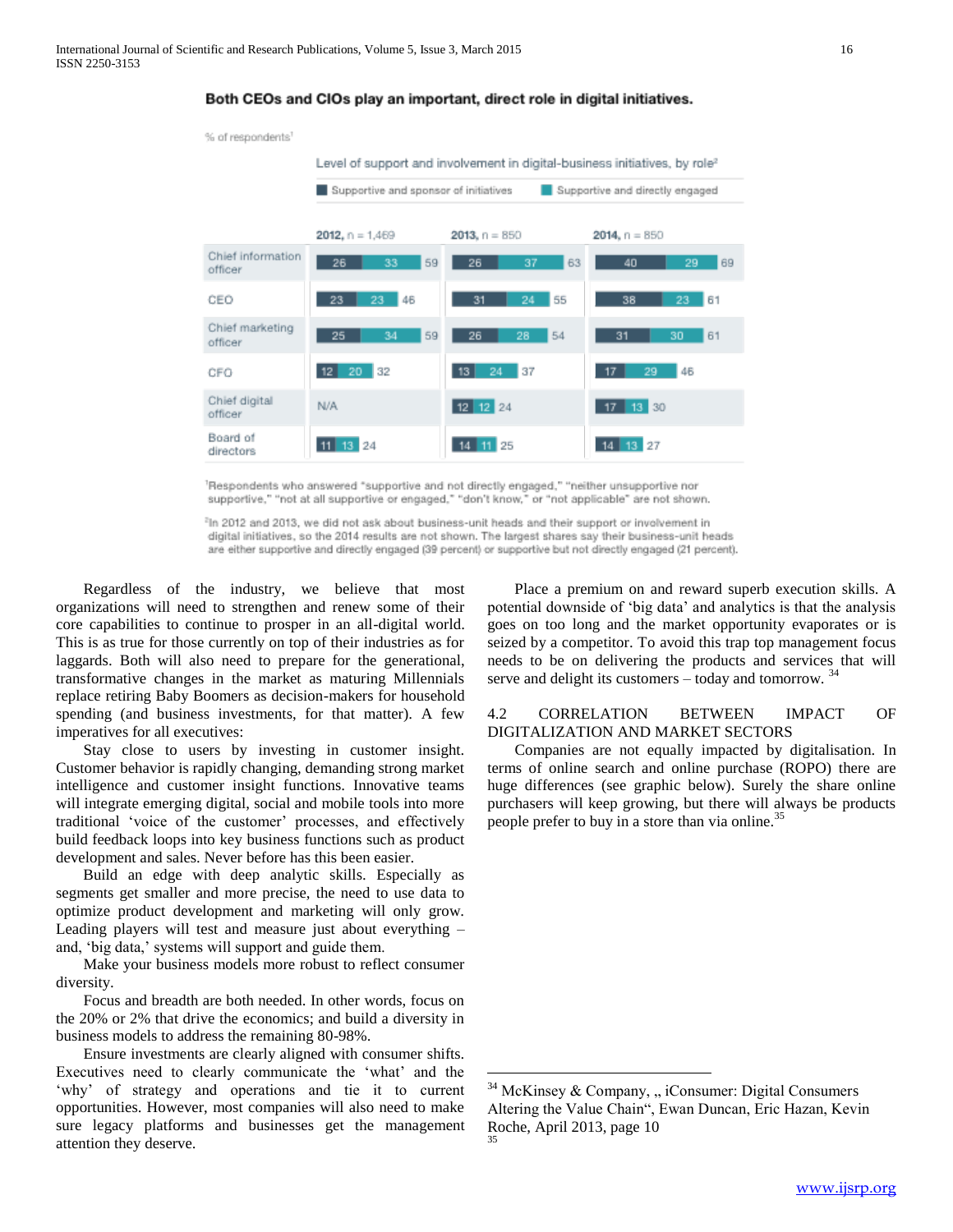Digital technology is shaping all markets and categories.



Source: 2012 McKinsey iConsumer survey; McKinsey analysis

 To stay competitive, companies must stop experimenting with digital and commit to transforming themselves into full digital businesses. Here are seven habits that successful digital enterprises share:

#### 1. Be unreasonably aspirational

 Leadership teams must be prepared to think quite differently about how a digital business operates. Digital leaders set aspirations that, on the surface, seem unreasonable. Being "unreasonable" is a way to jar an organization into seeing digital as a business that creates value, not as a channel that drives activities. Some companies frame their targets by measures such as growth or market share through digital channels. Others set targets for cost reduction based on the cost structures of new digital competitors. Either way, if your targets aren't making the majority of your company feel nervous, you probably aren't aiming high enough.

#### 2. Acquire capabilities

 The skills required for digital transformation probably can't be groomed entirely from within. Leadership teams must be realistic about the collective ability of their existing workforce. Leading companies frequently look to other industries to attract digital talent, because they understand that emphasizing skills over experience when hiring new talent is vital to success, at least in the early stages of transformation. The best people in digital product management or user-experience design may not work in your industry. Hire them anyway.

#### 3. 'Ring fence' and cultivate talent

 A bank or retailer that acquires a five-person mobiledevelopment firm and places it in the middle of its existing web operations is more likely to lose the team than to assimilate it. Digital talent must be nurtured differently, with its own working patterns, sandbox, and tools. After a few false starts, Wal-Mart Stores learned that "ring fencing" its digital talent was the only

way to ensure rapid improvements. Four years ago, the retail giant's online business was lagging. It was late to the ecommerce market as executives protected their booming physical-retail business. When it did step into the digital space, talent was disbursed throughout the business. Its \$5 billion in online sales in 2011 paled next to Amazon's \$48 billion.

#### 4. Challenge everything

 The leaders of incumbent companies must aggressively challenge the status quo rather than accepting historical norms. Look at how everything is done, including the products and services you offer and the market segments you address, and ask "Why?" Assume there is an unknown start-up asking the exact same question as it plots to disrupt your business. It is no coincidence that many textbook cases of companies redefining themselves come from Silicon Valley, the epicenter of digital disruption. Think of Apple's transformation from struggling computer maker into (among other things) the world's largest music retailer, or eBay's transition from online bazaar to global e-commerce platform.

#### 5. Be quick and data driven

 Rapid decision making is critical in a dynamic digital environment. Twelve-month product-release cycles are a relic. Organizations need to move to a cycle of continuous delivery and improvement, adopting methods such as agile development and "live beta," supported by big data analytics, to increase the pace of innovation. Continuous improvement requires continuous experimentation, along with a process for quickly responding to bits of information.

#### 6. Follow the money

 Many organizations focus their digital investments on customer-facing solutions. But they can extract just as much value, if not more, from investing in back-office functions that drive operational efficiencies. A digital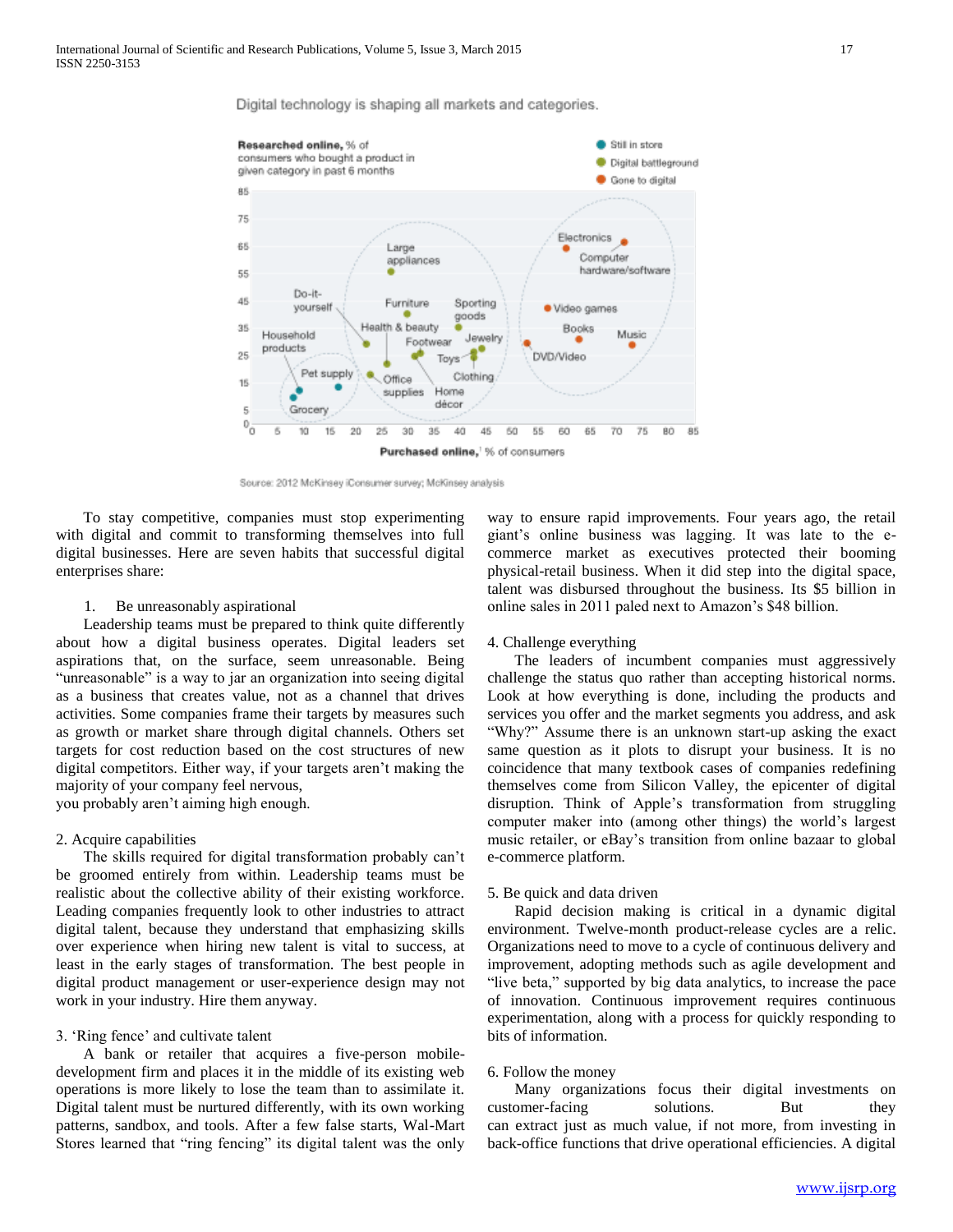transformation is more than just finding new revenue streams; it's also about creating value by reducing the costs of doing business.

 Investments in digital should not be spread haphazardly across the organization under the halo of experimentation. A variety of frequent testing is critical, but teams must quickly zero in on the digital investments that create the most value—and then double down.

#### 7. Be obsessed with the customer

 Rising customer expectations continue to push businesses to improve the customer experience across all channels. Excellence in one channel is no longer sufficient; customers expect the same frictionless experience in a retail store as they do when shopping online, and vice versa. Moreover, they are less accepting of bad experiences; one survey found that 89 percent of consumers began doing business with a competitor following a poor customer experience. On the flip side, 86 percent said they were willing to pay more for a better customer experience.

 A healthy obsession with improving the customer experience is the foundation of any digital transformation. No enterprise is perfect, but leadership teams should aspire to fix every error or bad experience. Processes that enable companies to capture and learn from every customer interaction—positive or negative help them to regularly test assumptions about how customers are using digital and constantly fine-tune the experience.<sup>36</sup>

"It is not the strongest specimen that survives, even not the most intelligent one, it is the specimen that can adapt to change most."

Charles Darwin

 $\overline{a}$ 

#### **REFERENCES**

- [1] Institut der deutschen Wirtschaft Köln Consult GmbH, Prof. Dr. Michael Hüther, "Wirtschaft digitalisiert:
- [2] Wie viel Internet steckt in den Geschäftsmodellen deutscher Unternehmen?" Juni 2011
- [3] McKinsey Social Media Study 2012, Internal study for BSH Bosch and Siemens Homeappliances
- [4] Accenture, Data Transformation: Winning and retaining the digital consumer, 2014
- [5] McKinsey Consumer Package Goods Practice, "A decade ahead: Trends that will shape the Consumer Goods Industry", December 2010
- [6] Wikipedia,http://en.wikipedia.org/wiki/File:Internet\_users\_per\_100\_inhabit ants\_ITU.svg/und
- http://en.wikipedia.org/wiki/File:InternetPenetrationWorldMap.svg
- [7] Wikipedia, http://en.wikipedia.org/wiki/Media\_convergence#Media [8] Jenkins, Henry (2006) Convergence Culture, New York University Press,
- New York. [9] EncyclopediaBritannica,http://www.britannica.com/EBchecked/topic/14250
- 43/media-convergence
- [10] Nielsen, The Digital Consumer Report, "The Digital Cosnumer", Febuary 2014
- [11] McKinsey, How retailers can keep up with consumers, October 2012
- [12] pcwelt.de,http://www.pcwelt.de/ratgeber/Handy-Historie-Wie-alles-begann-Die-Geschichte-des-Smartphones-5882848.html
- [13] Wikipedia, http://de.wikipedia.org/wiki/Amazon.com
- [14] http://www.aphorismen.de/suche?f\_autor=1710\_Heraklit+von+Ephesus&se ite=2
- [15] NEWS 09/13, "Wie der Elektronikriese MediaMarkt/ Saturn in die Krise schlitterte", Markus R. Leeb/ Herta Scheidinger
- [16] http://www.esales4u.de/2012/studie-ecommerce-deutschland-ehi.php
- [17] Forrester Research, US Online Retail Forecast, March 2010

#### **AUTHORS**

**First Author** – Prof. RNDr. Michal Gregus, Comenius University Bratislava

 $36$  McKinsey & Company, "The seven habits of highly effective digital enterprises", Tunde Olanrewaju, Kate Smje, Paul Willmott, page 2-7